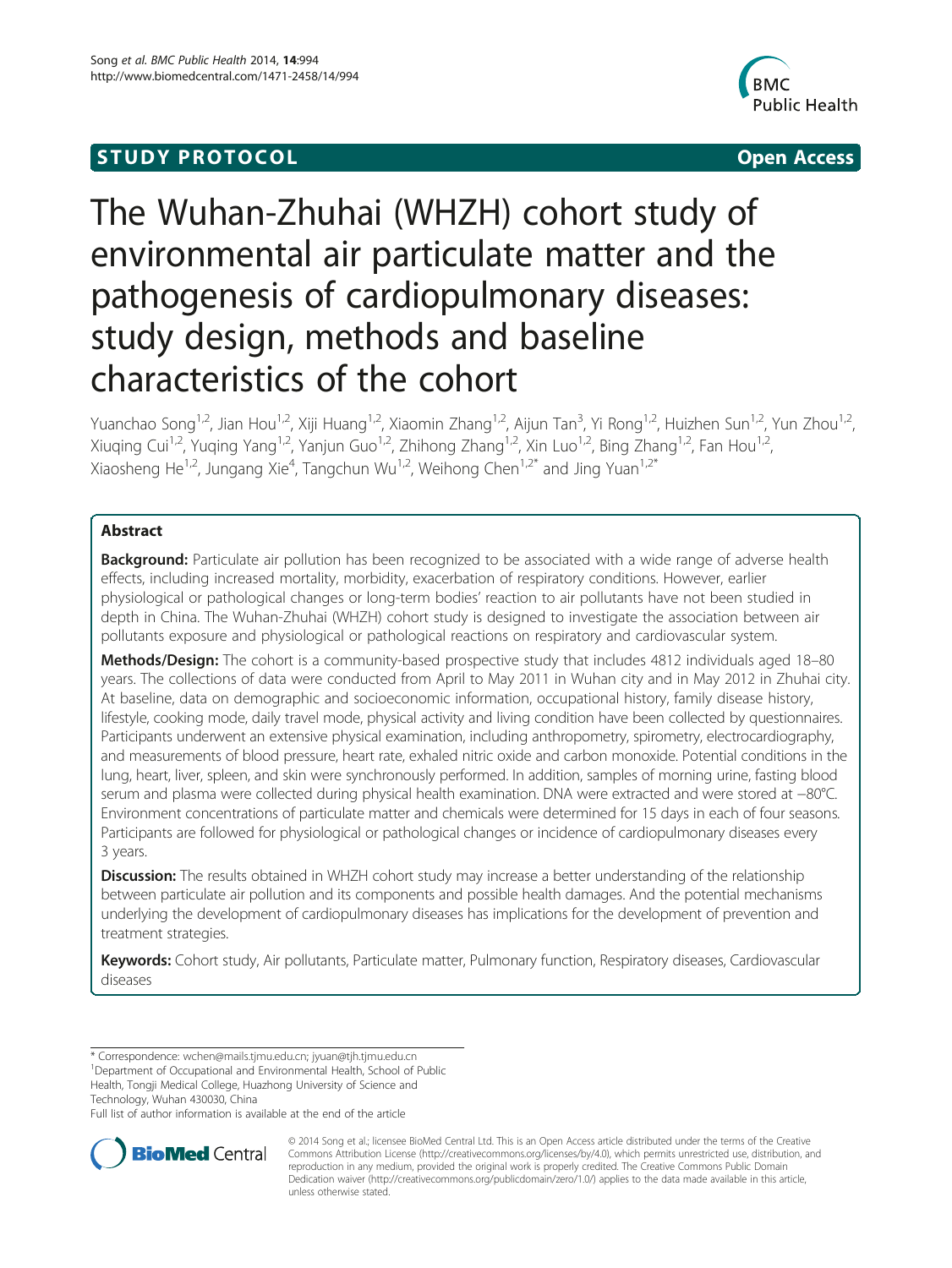# Background

Air pollution, especially particulate matter (PM) and its components have been recognized to be associated with a wide range of adverse health effects, including increased mortality, elevated rates of hospital admissions and emergency department visits and exacerbation of chronic respiratory conditions by recent reports [\[1,2](#page-8-0)]. In North America and Europe, several cohort studies have been conducted to evaluate the adverse health effects of ambient PM pollution [\[3-8](#page-8-0)]. Since the characteristics and components of ambient air pollution, as well as sociodemographic status of local residents in developing countries that may be different from developed countries, the exposure-response coefficients of air pollutants and health damage observed in the developed studies could not simply be applied to the developing countries [[9](#page-8-0)]. Relatively high levels of environmental PM and associated pathophysiological changes in developing countries need further evaluation.

China has experienced rapid industrialization, urbanization and urban transportation development in the past 20 years. During the developing process, industrial emissions, urban construction and increased vehicle exhausts led to poor air quality in many cities in China. The air qualities in some cities were thought to be worst in the world [\[10,11](#page-8-0)]. With the increasing levels of air PM, their health impacts and consequent disease burden have become a growing concern [\[12](#page-8-0)]. Current timeseries and case-crossover studies conducted in China's larger cities suggested that short-term exposure to air pollutants was associated with elevated mortality and morbidity from respiratory and cardiovascular diseases [[13,14](#page-8-0)]. However, earlier physiological or pathological changes or long-term bodies' reaction to particulate air pollution have not been studied in depth. In addition, the proportion of never-smokers who develop chronic obstructive pulmonary disease (COPD) and lung cancer in China was much higher than those in the most other countries [[15,16](#page-8-0)]. New results in genome-wide association studies have identified a large number of variants for respiratory diseases including lung function decline and cardiovascular diseases [[17-23](#page-8-0)]. For example, the rs8034191 C allele and PM from cigarette smoking were contributed to the development of COPD [\[24](#page-8-0)]. Unfortunately, the adverse effects of PM as well as genetic contribution to health of the Chinese population have yet not been clearly determined. The cities in China, as relative severe PM pollution areas, provide a unique opportunity to examine the direct reactions and adaptations of the body in response to PM and evaluate the potential role of gene-PM interactions in the process of health damage.

The Wuhan-Zhuhai (WHZH) cohort study, an ongoing community-based cohort study, is designed to investigate the association between long-term particulate air pollution exposure and its components and physiological or pathological reactions or health damages on respiratory and cardiovascular system. As the study endpoints, lung function declined, changes of heart rate variability (HRV), hypertension, dyslipidemia, cardiovascular diseases, COPD, and asthma will be studied. In addition, other markers of inflammation and oxidative stress, such as exhaled nitric oxide (NO) [\[25](#page-8-0)] and exhaled carbon monoxide (CO) [[26,27\]](#page-8-0) will also be evaluated. And, the gene-PM interactions in human health will be evaluated though personal PM exposure assessment and genetic polymorphisms determinants.

#### Methods/Design

#### Study area and population

The WHZH study was conducted in Wuhan and Zhuhai city (Figure [1\)](#page-2-0) in China. The two cities were carefully selected based on significant difference in annual mean concentrations of  $PM_{10}$  (particles with aerodynamic diameters less than 10 μm) in the past 10 years (Figure [2\)](#page-2-0). Wuhan, the capital of Hubei province and the largest city in central China, covers an area of 8476 square kilometers, and with a population of eight million. Annual mean  $PM_{10}$  concentrations in Wuhan ranged from 97  $\mu$ g/m<sup>3</sup> to 137  $\mu$ g/m<sup>3</sup> with mean concentration of 116  $\mu$ g/m<sup>3</sup> during 2003 to 2012. Annual mean  $PM_{10}$  concentrations gradually decreased in the past several years, but the lowest annual PM<sub>10</sub> concentration was still higher than 70  $\mu$ g/m<sup>3</sup>, the interim target -1of air quality  $PM_{10}$  recommended by the World Health Organization (WHO) [\[28](#page-8-0)]. Zhuhai is a gardenlike coastal city of Guangdong province in Southern China, and covers an area of 1701 square kilometers, and with a population of one million. Annual mean  $PM_{10}$  concentrations in Zhuhai city were from 39  $\mu$ g/m<sup>3</sup> to 50  $\mu$ g/m<sup>3</sup> with mean concentration of 47  $\mu$ g/m<sup>3</sup> during 2003–2012, and little lower than interim target  $-2$  (50  $\mu$ g/m<sup>3</sup>) recommended by WHO [\[28](#page-8-0)]. A stratified, cluster sampling approach was used to select study communities. As a result, two communities (one in urban district, one in suburb) were selected in each city, respectively.

All residents in the study communities aged between 18 and 80 years, living in the sampling buildings for more than 5 years are eligible to participate in the WHZH study. Nevertheless, these residents are excluded if they had severe illnesses, and were unable to attend clinic visits.

The study protocol was approved by the Medical Ethics Committee of the School of Public Health, Tongji Medical College, HUST. All eligible residents were given a detailed description on the study, in addition to an oral explanation at the study site. All participants have given written informed consent for participation, for storage and use of blood and urine samples, and for obtaining medical records information during follow-up.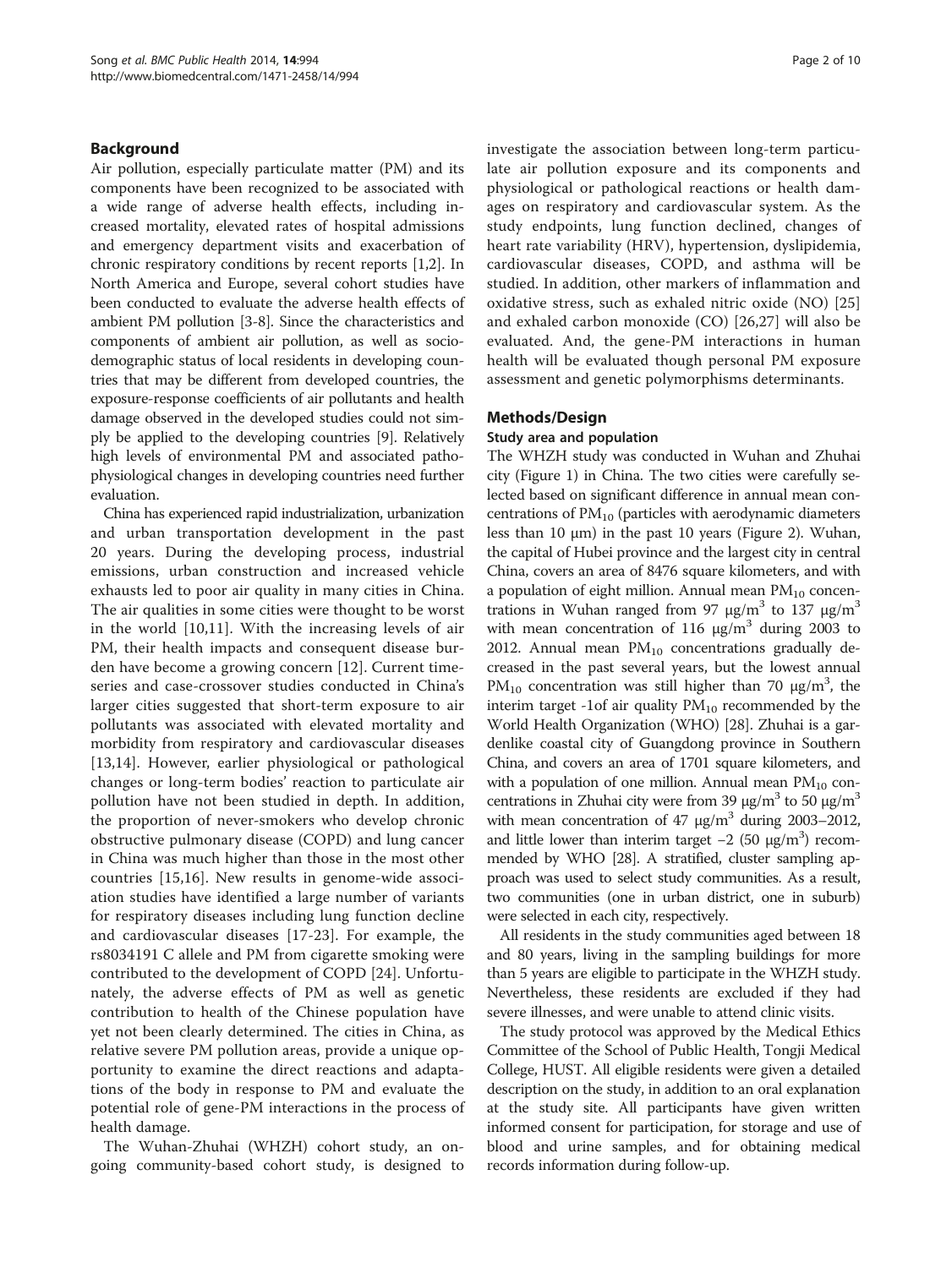<span id="page-2-0"></span>



The recruitment started in April and completed in May 2011, Wuhan city, and the same work was done in May 2012, Zhuhai city. In total, 4812 participants have been included. In addition, a subgroup included 240 participants between 40 to 60 years old (60 participants in each community) were convened from the cohort participants for 24-hour HRV and 24-hour personal PM exposure determination.

# Study design

The WHZH study is a community-based, prospective cohort study of individuals aged 18 to 80 years. Each study community has a community office that is responsible for the daily routine service. In this study, the members in community office facilitate the communication with all participants of the cohort. Participants were invited to come to the health center in the community for questionnaires and physical examination after an overnight fast. After obtaining written informed consent, a semi-structured questionnaire was used to collect baseline data by trained interviewers.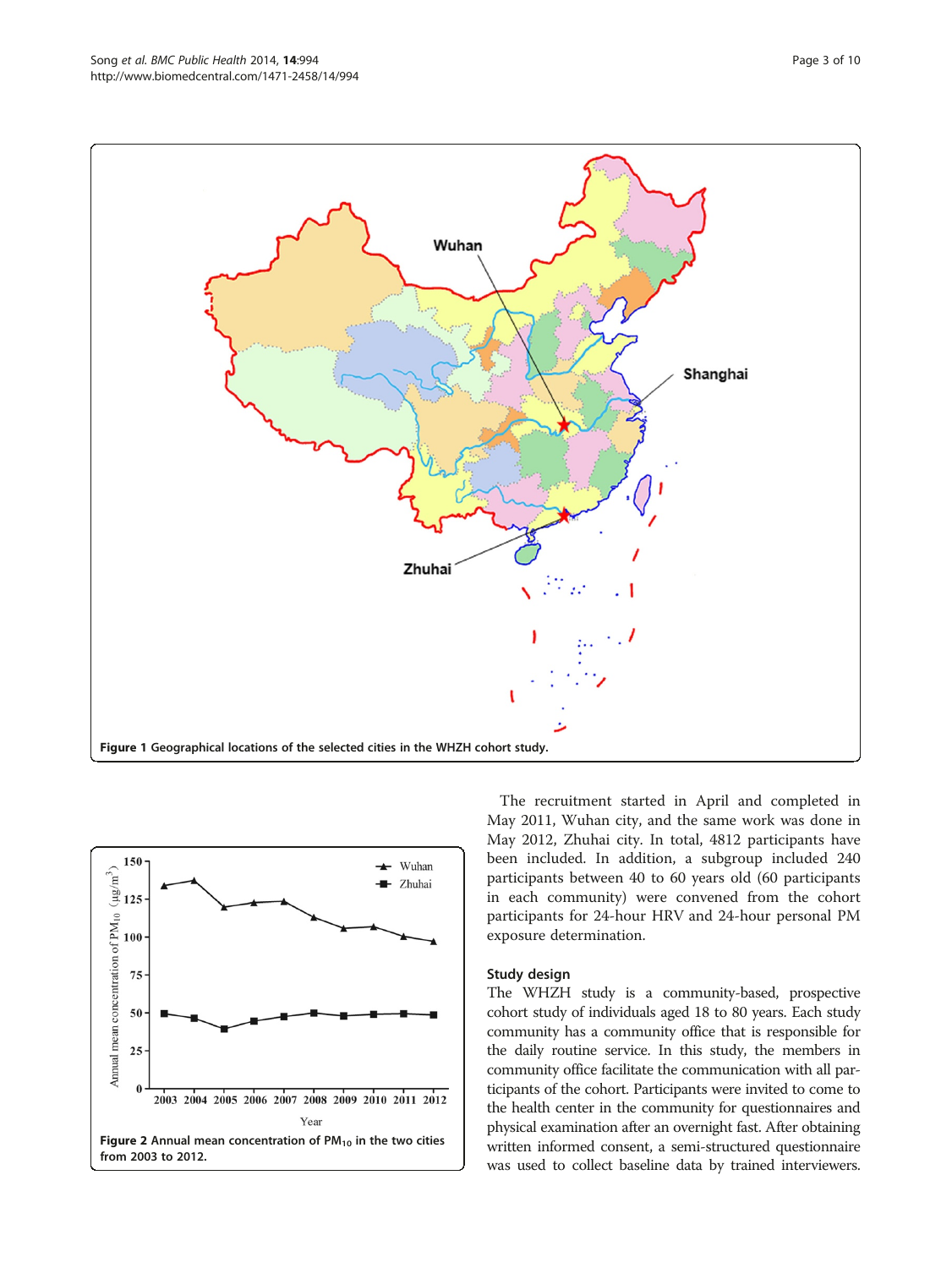The general health examination was synchronously performed by trained physicians, nurses and technicians. Fasting blood and morning urine sample were collected for measurements of biochemical traits (Table 1). In addition, clinical examinations were conducted for potential conditions in the lung, heart, liver, spleen, and skin.

Within 15 days after the study visiting, the participants received feedback on the results of examination (e.g. blood pressure, heart rate, hepatic function, renal function, lung function, lipids and fasting glucose) according to clinic guidelines. Meanwhile, advice or evaluation of the results were recommended by a general practitioner.

Participants are followed for physiological or pathological changes or incidence of cardiopulmonary diseases ever 3 years.

### Data collection

#### **Ouestionnaires**

Questionnaires were conducted by the trained interviewers. The general questionnaire included demographics and socioeconomics, lifestyle, family disease history (e.g. family history of hypertension, hyperlipidemia, coronary heart disease, emphysema, chronic bronchitis, asthma, and COPD), past medical history, living condition, and environmental exposure (e.g. exposure to occupational hazards such as industrial dust, noise, tobacco smoking, cooking or heating in the winter).

A revised semi-quantitative food frequency questionnaire (FFQ), based on a originally validated FFQ in the Shanghai population [\[29,30\]](#page-8-0), was used to assess the dietary intake. In the FFQ, we classified the food into seven food groups, rice or noodles, coarse grains (e.g. maize, barley and sweet potatoes), vegetables and fruits, dairy and eggs, meat (red meat and poultry), fishery product (fish, shrimp and crab), and pickles. For each food group, participants

were asked the frequently (daily, weekly, monthly, or never) and amount which they consumed the food in each group.

The data on daily physical activity over the past six months was obtained based on the Short Questionnaire to Assess Health-enhancing physical activity (SQUASH) [[31\]](#page-8-0). The sleep questionnaire was designed according to Pittsburgh Sleep Quality Index (PSQI) [[32](#page-8-0)]. In the questionnaire, each participant was asked when to go to sleep and wake up, sleep latency, self-reported sleep quality (good/general/poor) and if use any sleep aid medication. The information for afternoon nap was also collected.

#### Physical examination

All participants underwent a physical examination which included anthropometry, heart rate and blood pressure measurements, and examination of tonsil, lung, heart, liver, spleen and kidney. Standing height, body weight, waist circumference, and hip circumference were measured when the participants standing with light indoor clothing and without shoes. Height and body weight were measured with the weighing scale with a vertically fixed ruler (RGZ-120, Jiangsu Suhong Medical Device Co., Ltd, Changzhou, China). We measured waist circumference with a horizontally placed tape measure mid-way between the lower costal margin and the iliac crest with a precision of one centimetre, and hip circumference at the maximum circumference of the buttocks.

Heart rate and brachial blood pressure was measured in a seated position on the right arm using a validated automatic oscillometric device (OMRON, HEM-8102A, OMRON (Dalian) Co., Ltd, Dalian, China). Participants were measured twice with five minutes rest interval. The time of lower values was accepted. The examination of tonsil, auscultation of heart and lung, and palpation of liver, spleen and kidney were performed by specialist physicians.

| Category                                | <b>Measurements</b>                                                                                                                                                                                                |
|-----------------------------------------|--------------------------------------------------------------------------------------------------------------------------------------------------------------------------------------------------------------------|
| Demographics and socioeconomics         | Birthday, residential address, race, religion, housing conditions, household income,<br>education, work status, occupation, marital status                                                                         |
| Life style                              | Diet, smoking, alcohol consumption, tea, physical activity, sleep, afternoon nap, pets, plants                                                                                                                     |
| Family history of diseases              | Family history of hypertension, hyperlipidemia, coronary heart disease, diabetes,<br>stroke, cancers, emphysema, chronic bronchitis, asthma, pulmonary tuberculosis,<br>chronic hepatitis, nephritis and arthritis |
| Past medical history                    | Diagnosed medical conditions, use of health services, use of medicines for the<br>most recent two weeks                                                                                                            |
| Environmental exposure                  | Occupational history, environmental tobacco smoke, exposure to traffic, cooking<br>and heating mode, the use of exhaust fan                                                                                        |
| Anthropometrics                         | Height, weight, waist circumference, hip circumference                                                                                                                                                             |
| Clinical test                           | Blood pressure, heart rate, lung function, heart rate variability, exhaled nitric oxide, exhaled<br>carbon monoxide, cardiopulmonary auscultation, smell, tendon reflexes, skin punctures                          |
| Biochemiacl analysis of blood and urine | Total cholesterol, LDL-cholesterol, HDL-cholesterol, triglycerides, fasting plasma glucose,<br>alanine aminotransferase, complete blood count, urine routine test, urinary<br>PAH metabolites, 23 urinary metals   |

Table 1 Summary of data items in the WHZH cohort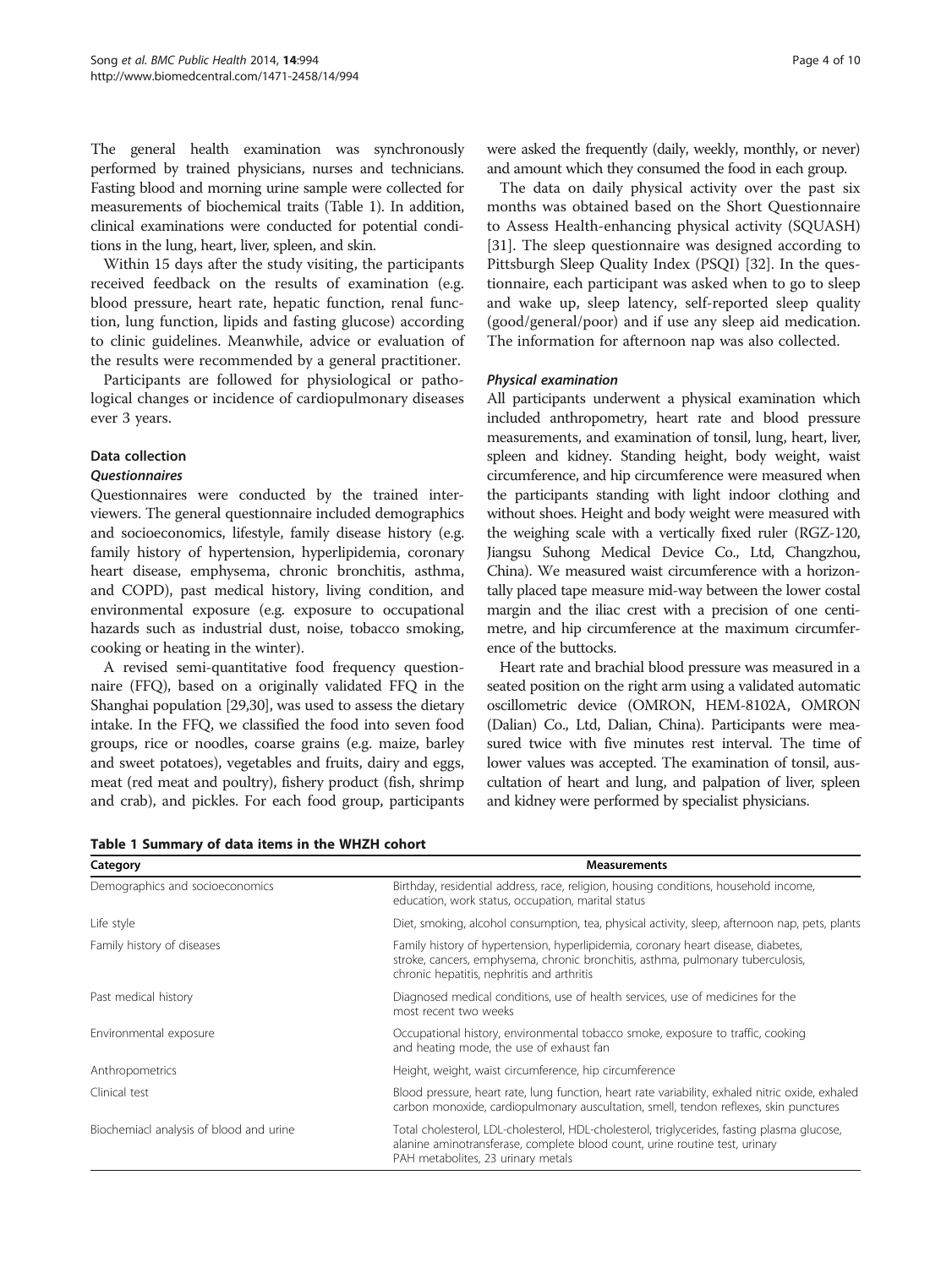#### <span id="page-4-0"></span>Urine sampling

Not less than 20 ml early morning urine for each participant was collected. One milliliter urine sample was analyzed for urine routine. The results included occult blood, bilirubin, ketone body, protein, nitrite, glucose, urine pH and urine-specific gravity. Other urine sample was aliquoted and stored at −20°C. We determined the concentrations of polycyclic aromatic hydrocarbons (PAHs) metabolites (using gas chromatography–mass spectrometry), 8-hydroxy-2′-deoxyguanosine (8-OHdG) (using high performance liquid chromatography with electrochemical detection), metal elements (using inductively Coupled Plasma Mass Spectrometry) using urine samples.

### Fasting blood sampling

A total of 15 ml fasting blood sample for each participant  $[2 \times 5$  ml ethylenediamine tetraacetic acid (EDTA) anticoagulation tubes and  $1 \times 5$  ml coagulation tube for serum] was collected. The blood lipids included total cholesterol (TC), triglycerides (TG), high-density lipoprotein cholesterol (HDL-C) and low-density lipoprotein cholesterol (LDL-C), fasting glucose, and alanine aminotransferase (ALT) were immediately determined in the clinical laboratory. The results of blood cell count, mean corpuscular volume, haemoglobin, haematocrit, mean corpuscular haemoglobin, mean corpuscular haemoglobin concentration, erythrocyte haemoglobin distribution width, platelet count and mean platelet volume, platelet volume distribution width were determined.

The remaining blood was separated into plasma (4 tubes, 500 μl per tube), serum (3 tubes, 500 μl per tube), and whole blood cells (4 tubes, 500 μl per tube), and the aliquots were stored at −80°C for future analyses. Genomic DNA for each participant was isolated and stored at −80°C for future researches.

#### Exhaled carbon monoxide

Exhaled CO was measured for each participant with a MicroCO Meter (Carefusion, Kent, UK). As exhaled CO was observed to strongly correlate with the number of cigarettes smoked in the last 24 hours [[33\]](#page-8-0), we asked all participants to refrain from smoking for  $\geq 1$  day. After a 5-minute rest, the participants were instructed to inspire fully, hold their breath for 20 seconds, then seal their lips around the mouthpiece and exhale slowly and fully. Expired alveolar gas was entrapped between mouthpiece valve and sensor for detection. Calibrations were performed with standard gas (20 ppm CO in air) on a weekly basis.

#### Exhaled nitric oxide

We measured exhaled NO following the recommendations of the American Thoracic Society/European Respiratory Society (2005) [[34\]](#page-8-0) with a Nano Coulomb Nitric Oxide Analyzer (SV-02E, Sunvou Medical Electronics Co., Ltd. , Wuxi, China). We asked all participants to fast overnight, refrain from smoking for  $\geq 1$  day. The tests were conducted at least 2 hours after food eating and 30 minutes after strenuous exercise. After being comfortably seated, the participants were instructed to inhale to total lung capacity through a NO-scrubber to eliminate ambient NO in the inhaled air, and then exhale. Exhaled NO measurements were performed at an expiratory flow rate of  $50 \pm 5$  milliliters per second. The mean exhaled nitric oxide concentration over a 3-second plateau was defined as Exhaled NO value. Calibrations were performed with standard bottle gas (15, 75 and 150 ppb) on a weekly basis.

### Lung function

Forced expiratory volume in one second (FEV1), forced vital capacity (FVC) and the ratio of FEV1 to FVC were determined by spirometry using a digital spirometer interfaced to a computer (Chestgraph HI-101, CHEST MI, Inc., Tokyo, Japan). All spirometric examinations were performed when the participants were in sitting position with a nose clip. Each participant was required to perform three satisfactory curves according to the recommendations of the American Thoracic Society [[35\]](#page-8-0), and the highest values were used in analyses. The lung function results are expressed as expiratory volume (ml) and percentage of the predicted values of individuals with similar characteristics (sex, age and height). Calibrations were performed each morning according to the manufacturer's instruction.

#### Heart rate variability

HRV measurement methods have been described previously [[36,37\]](#page-8-0). In brief, after a 5-minute rest in seated position, each participant was fitted with a 3-channel digital electrocardiographic (ECG) monitor (Lifecard CF; Del Mar Reynolds Medical, Inc., Whitney, Irvine, USA) which ran at a sampling rate of 1024 samples/second for 10 minutes. ECG data were recorded automatically into a removable flash card. Only heart rates between 40 and 100 beats per minute were submitted to analyses. We selected 5 consecutive minutes and 24 hours (for participants in subgroup) of ECG recordings without ectopic complexes, atrial or ventricular fibrillations for HRV

Table 2 Response rates of the participants in the WHZH cohort

|               | Cohort | Wuhan | Zhuhai |
|---------------|--------|-------|--------|
| Invited       | 5622   | 3698  | 1924   |
| Completed     | 4812   | 3053  | 1759   |
| Response rate | 85.6%  | 82.6% | 91.4%  |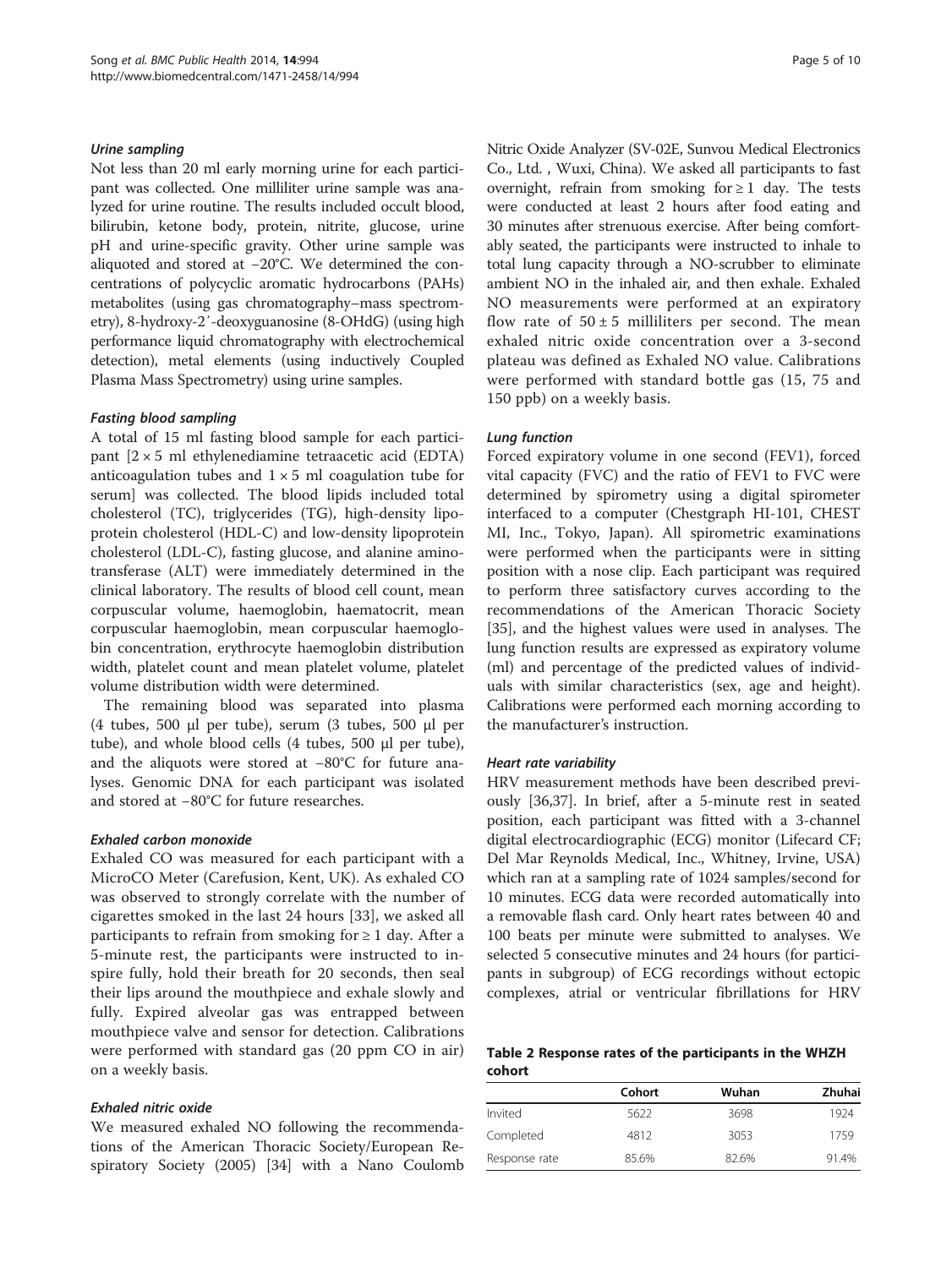# <span id="page-5-0"></span>Table 3 The baseline characteristics of all participants in the WHZH cohort

| <b>Variables</b>                        | Total ( $n = 4812$ )  | Wuhan $(n = 3053)$    | Zhuhai (n = 1759)     |
|-----------------------------------------|-----------------------|-----------------------|-----------------------|
| Gender, (female, n (%))                 | 3252 (67.6)           | 1973 (64.6)           | 1279 (72.7)           |
| Age (years)                             | 53.1 (13.0)           | 53.0 (13.3)           | 53.3 (12.4)           |
| Age (years), n (%)                      |                       |                       |                       |
| 18-44                                   | 1256 (26.1)           | 796 (26.1)            | 460 (26.2)            |
| 45-59                                   | 2068 (43.0)           | 1315 (43.1)           | 753 (42.8)            |
| 60-80                                   | 1488 (30.9)           | 942 (30.9)            | 546 (31.0)            |
| Education, n (%)                        |                       |                       |                       |
| Primary school or illiteracy            | 1219 (25.3)           | 644 (21.1)            | 575 (32.7)            |
| Middle school                           | 1655 (34.4)           | 1067 (34.9)           | 588 (33.4)            |
| High school                             | 1338 (27.8)           | 965 (31.6)            | 373 (21.2)            |
| University or college or higher         | 600 (12.5)            | 377 (12.3)            | 223 (12.7)            |
| Income (Yuan/year) <sup>#</sup> , n (%) |                       |                       |                       |
| $\leq$ 39999                            | 2642 (54.9)           | 1856 (60.8)           | 786 (44.7)            |
| 40000-119999                            | 1886 (39.2)           | 1104 (36.2)           | 782 (44.5)            |
| $\geq$ 120000                           | 201(4.2)              | 57 (1.9)              | 144(8.2)              |
| Missing, n (%)                          | 83(1.7)               | 36(1.2)               | 47(2.7)               |
| Current smoker, n (%)                   | 795 (16.5)            | 597 (19.2)            | 198 (11.3)            |
| Current drinker, n (%)                  | 666 (13.8)            | 537 (17.6)            | 129(7.3)              |
| Physical activity, (yes, n (%))         | 2346 (48.8)           | 1353 (44.3)           | 993 (56.4)            |
| BMI ( $kg/m2$ )                         | 24.0 (3.5)            | 24.1 (3.4)            | 23.7(3.5)             |
| Waist circumference (cm)                | 818.7 (97.6)          | 820.9 (97.7)          | 814.8 (97.3)          |
| Blood pressure (mmHg)                   |                       |                       |                       |
| Systolic blood pressure                 | 131.5 (20.3)          | 131.0 (20.5)          | 132.4 (20.0)          |
| Diastolic blood pressure                | 77.4 (15.0)           | 76.6 (16.8)           | 78.7 (11.2)           |
| Missing, n (%)                          | 60(1.2)               | 37(1.2)               | 23(1.3)               |
| Exhaled carbon monoxide (µg/L)          | 7.7(9.9)              | 8.5(11.0)             | 6.3(7.4)              |
| Missing, n (%)                          | 27(0.6)               | $0(0\%)$              | 27(1.5)               |
| Exhaled nitrogen oxide (ppb)            | 24.9 (17.3)           | 27.2 (16.3)           | 20.9 (18.4)           |
| Missing, n (%)                          | 228 (4.7)             | 121 (4.0)             | 107(6.1)              |
| Lung function                           |                       |                       |                       |
| FVC (ml)                                | 2479.6 (698.9)        | 2566.5 (711.7)        | 2327.9 (649.0)        |
| $FEV1$ (ml)                             | 2159.4 (610.7)        | 2200.8 (615.1)        | 2087.2 (596.4)        |
| FEV <sub>1</sub> /FVC (%)               | 87.5 (8.9)            | 86.9 (9.2)            | 89.9 (7.7)            |
| Missing, n (%)                          | 107(2.2)              | 62(2.0)               | 45 (2.6)              |
| Heart rate variable                     |                       |                       |                       |
| $TP$ (msec <sup>2</sup> )               | 809.4 (461.8, 1413.8) | 818.0 (464.8, 1413.6) | 798.8 (450.9, 1417.3) |
| $LF$ (msec <sup>2</sup> )               | 218.8 (107.1, 418.4)  | 219.0 (107.7, 426.2)  | 218.8 (106.3, 406.2)  |
| HF (msec $^2$ )                         | 119.7 (56.4, 250.8)   | 125.8 (59.9, 259.9)   | 110.8 (51.1, 234.6)   |
| Missing, n (%)                          | 315 (6.5)             | 203(6.6)              | 112(6.4)              |

Variables are presented as mean ± SD, percentage or median (25th, 75th quartile). BMI, body mass index; FVC, forced vital capacity; FEV1, forced expiratory volume in 1 second; TP, total power; LF, low frequency; HF, high frequency. <sup>#</sup>Chinese RMB.

analysis. The HRV spectrum was computed with a fast Fourier transform method. The HRV was analyzed in both time and frequency domains. The measured timedomain parameters included standard deviation of all normal to normal intervals (SDNN) and root mean square successive difference (rMSSD). The frequency-domain variables included low frequency (LF), high frequency (HF), their ratio (LF/HF) and total power (TP).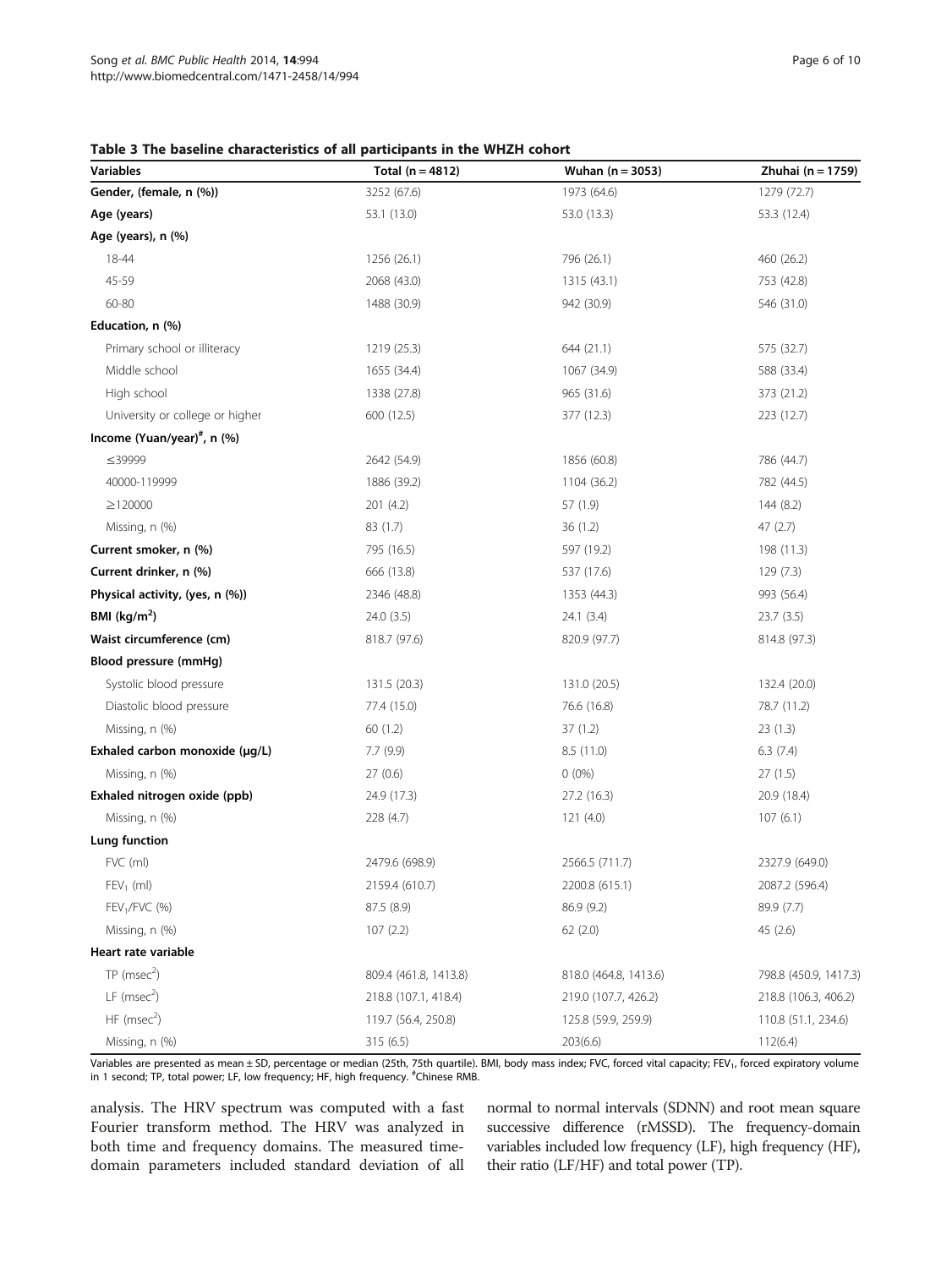#### <span id="page-6-0"></span>Environmental exposure assessment

The concentrations of  $PM_{10}$  concentrations from 2002 to 2013 were collected from the monitoring station of Chinese Environmental Monitoring Center (CNEMC) which located within 5 km distance from the community. The data on  $PM_{2.5}$  was not available before 2013, because  $PM_{2.5}$  was routinely monitored since 2013. CNEMC is a monitoring center of the Ministry of Environmental Protection, China. It regularly published data of  $PM_{10}$  and  $PM_{2.5}$  through its monitoring network throughout China.

Outdoor particulate air pollution data on  $PM_{10}$  and  $PM_{2.5}$  for four reasons in one year (15 days in each reason) were determined by our research group through fixed-site monitoring in each community. The fixed-site monitoring equipments (TH-150C, Wuhan Tianhong Instruments Co., Ltd, Wuhan, China) were placed on the top of building (15 to 30 meters from the ground, without high-rise building surrounded) in the center of communities. Personal 24-hour PM exposures for 240 participants were monitored using personal  $PM_{10}$  and  $PM_{2.5}$  sampler (Model 200 Personal Environmental Monitor, MSP Corporation, Minnesota, U.S.A.) and pump of Gilian 5000 (Sensidyne Company, Florida, USA). The pumps for personal sampling were placed in a small backpack and PM samplers were placed at the height of the respiratory zone for each participant.

#### Ascertainment of endpoints during follow-up

Self-reported chronic diseases, such as COPD, asthma, coronary heart disease (CHD ) and diabetes, are verified through medical record reviews. Participants are followed for the lung function declined, changes of HRV, hypertension, dyslipidemia, cardiovascular diseases, COPD, and asthma in medical physical examination every 3 years. Personal information, living habit, environmental exposure will be repeatly questioned during follow-up. The concentration of  $PM_{10}$ ,  $PM_{2.5}$  will be determined during physical examination. Earlier physiological or pathological changes were evaluated by physical examination and clinical laboratory test.

#### Baseline characteristics of the enrolled population

A total of 4812 participants were included in the cohort. As shown in Table [2](#page-4-0), the response rate for the baseline survey was 85.6% (82.6% in Wuhan city and 91.4% in Zhuhai city). The baseline characteristics of all participants were shown in Table [3](#page-5-0). Females made up 67.5% of the participants (64.6% in Wuhan city and 72.7% in Zhuhai city). The mean age for all participant was 53.1 years (53.0 years in Wuhan city, 53.3 years in Zhuhai city). Current smoking rate was 16.5% (19.2% in Wuhan city and 11.3% in Zhuhai city) and current alcohol using rate was 13.8% (17.6% in Wuhan city and 7.3% in Zhuhai city). Among the participants, 25.3% of them did not receive

| Table 4 The baseline levels of biochemical traits of the |  |
|----------------------------------------------------------|--|

| Variables                | Male         | Female       | <b>Total</b> |
|--------------------------|--------------|--------------|--------------|
| ALT (U/I)                | 27.1 (19.1)  | 20.7 (14.8)  | 22.8 (16.6)  |
| TC (mmol/l)              | 5.0(1.4)     | 5.2(1.2)     | 5.1(1.3)     |
| TG (mmol/l)              | 1.6(1.3)     | 1.5(1.2)     | 1.5(1.2)     |
| HDL-C (mmol/l)           | 1.5(0.9)     | 1.6(0.4)     | 1.6(0.6)     |
| LDL-C (mmol/l)           | 3.1(1.0)     | 3.1(1.0)     | 3.1(1.1)     |
| Fasting glucose (mmol/l) | 5.0(1.7)     | 4.8(1.5)     | 4.9(1.6)     |
| RBC (t/l)                | 4.7(0.6)     | 4.4(0.7)     | 4.5(0.7)     |
| $WBC$ (g/l)              | 6.2(2.5)     | 5.8(2.1)     | 5.9(2.2)     |
| Platelet count (g/l)     | 212.4 (64.9) | 223.7 (62.6) | 220.1 (63.6) |
| Hemoglobin (g/l)         | 148.5 (17.9) | 133.0 (16.8) | 138.0 (18.6) |
|                          |              |              |              |

participants in the WHZH cohort (mean  $+$  SD)

ALT, alanine aminotransferase; TC, total cholesterol; TG, triglycerides; HDL-C, high density lipoprotein cholesterol; LDL-C, low density lipoprotein cholesterol; RBC, red blood cell count; WBC, white blood cell count.

secondary education and 12.5% participants finished college or higher education.

The mean BMI was 24.0 kg/m<sup>2</sup> (24.1 kg/m<sup>2</sup> for males, 23.9 kg/ $m^2$  for females) and the mean waist circumference was 818.7 cm (852.8 cm for males, 802.3 cm for females). The mean systolic and diastolic blood pressures were 131.5 mmHg and 77.4 mmHg, respectively. Among participants, the mean exhaled carbon monoxide and exhaled nitrogen oxide were 7.7 μg/l (8.5 μg/l in Wuhan city and 6.3 μg/l in Zhuhai city) and 24.9 ppb (27.2 ppb in Wuhan city and 20.9 ppb in Zhuhai city), respectively. The mean values for FVC, FEV1 were 2479.6 ml and 2159.4 ml. The FEV1/FVC was 87.5%. The median TP, LF, and HF were 809.4 mes<sup>2</sup>, 218.8 mes<sup>2</sup>, and 119.7 mes<sup>2</sup>, respectively. The mean values of clinic biochemical parameters including hepatic function parameters, lipids, fasting glucose and haematological trait were displayed in Table 4. The mean values of TC, TG, HDL-C and LDL-C were 5.1, 1.5, 1.6

Table 5 The prevalence of self-reported diseases in the WHZH cohort

| <b>Variables</b>              | <b>Total</b><br>$(n = 4812)$ | Wuhan<br>$(n = 3053)$ | Zhuhai<br>$(n = 1759)$ |
|-------------------------------|------------------------------|-----------------------|------------------------|
| Hypertension, n (%)           | 1000 (20.8)                  | 693 (22.7)            | 307 (17.5)             |
| Hyperlipidemia, n (%)         | 325 (6.8)                    | 228 (7.5)             | 97 (5.5)               |
| Diabetes mellitus, n (%)      | 288 (6.0)                    | 200 (6.6)             | 88 (5.0)               |
| Angina, n (%)                 | 57 (1.2)                     | 40 (1.3)              | 17 (1.0)               |
| Myocardial infarction, n (%)  | 31(0.6)                      | 22(0.7)               | 9(0.5)                 |
| Stroke, n (%)                 | 55 (1.1)                     | 44 (1.4)              | 11(0.6)                |
| Chronic bronchitis, n (%)     | 238 (4.9)                    | 199 (6.5)             | 39 (2.2)               |
| Asthma, n (%)                 | 54 (1.1)                     | 39 (1.3)              | 15 (0.8)               |
| Pulmonary tuberculosis, n (%) | 70 (1.5)                     | 60(2.0)               | 10(0.6)                |
| Chronic hepatitis, n (%)      | 69 (1.4)                     | 55 (1.8)              | 14 (0.8)               |
| Nephritis, n (%)              | 58 (1.2)                     | 52 (1.7)              | 6(0.3)                 |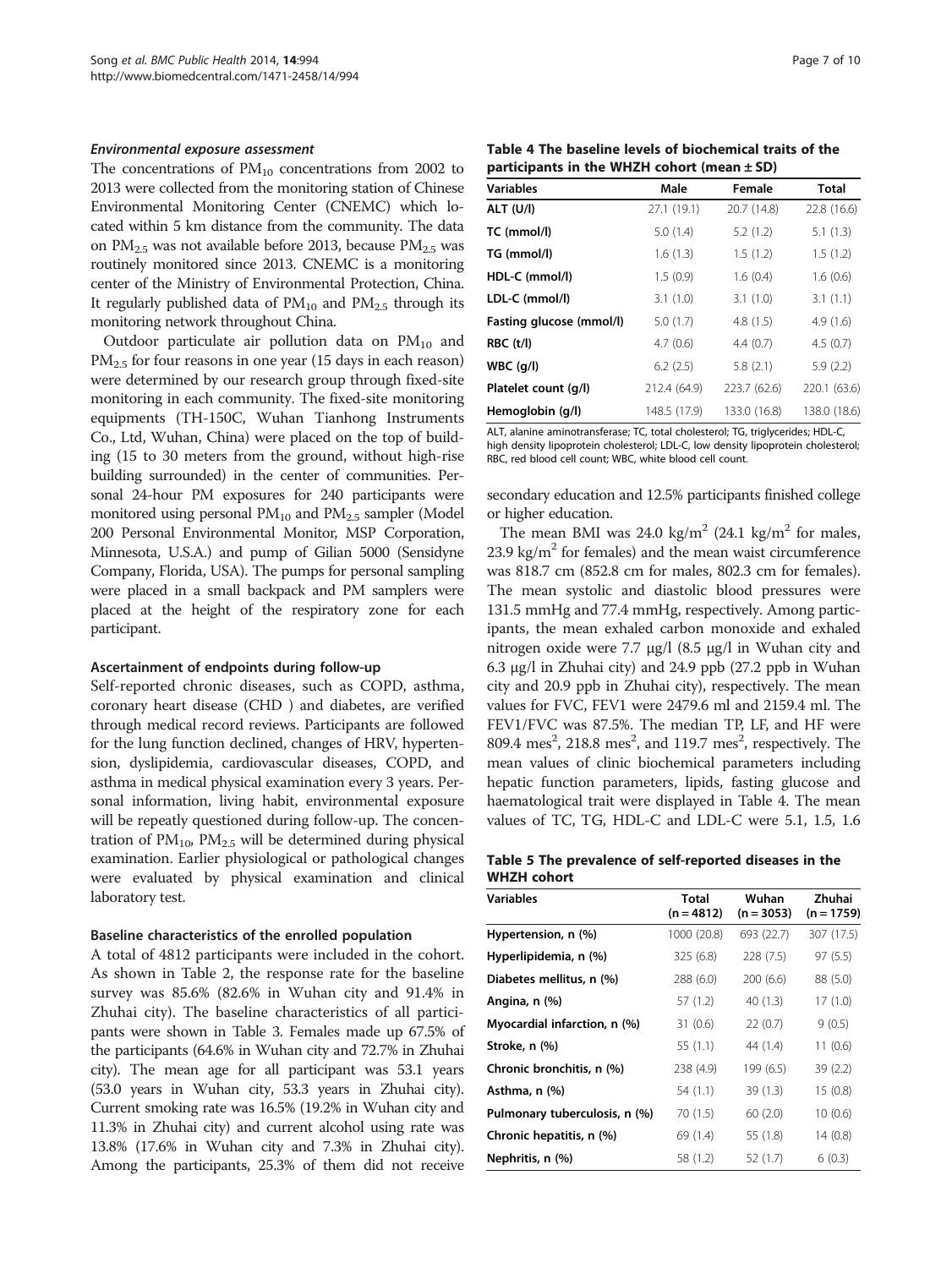and 3.1 mmol/l, respectively. The prevalence of selfreported diseases was shown in Table [5](#page-6-0). The prevalence of self-reported hypertension and hyperlipidemia was 20.8% and 6.8%, respectively. The prevalence of self-reported chronic bronchitis and asthma was 4.9% and 1.1%, respectively.

# **Discussion**

# PM exposure assessment

Environmental PM levels and personal PM exposure were assessed in this study. Data of environmental PM levels come from Governmental Environmental Monitoring Center nearby the communities, direct monitoring of outdoor  $PM_{2.5}$  and  $PM_{10}$  inside the communities. Personal PM exposure were collected on 240 randomly selected persons. The PAHs and 23 metals in  $PM_{2.5}$  were also directly determined on the filters of environmental PM samplers and all personal samples. All these information will be used to establish an environmental  $PM_{10}$  or  $PM_{2.5}$  and calendar year exposure matrix and to estimate PM and its composition exposure for each participant. The possible influence of indoor cooking, smoking or traffic factors will be evaluated.

# Pathophysiological changes

In this study, declined lung function and changes of HRV indices were used as the earlier endpoints of cardiopulmonary damage. Lung function has been known as predictor of cardiorespiratory health and longevity and physical activity [\[38](#page-8-0)[-40\]](#page-9-0) although the causal pathway of lung function alteration is poorly understood [\[41\]](#page-9-0). Previous studies reported that decreases in the ratio of FEV1 to FVC and FEV1 were associated with increased exposure to particulate matter in nonsmoking young men and dust exposed workers [[42](#page-9-0)-[44](#page-9-0)]. Other studies also reported decrease in lung function were associated with high particulate air pollution among children [\[45,46](#page-9-0)]. HRV is used to assess the autonomic modulation of cardiac rhythm and quantitatively estimate cardiac autonomic activity [[47](#page-9-0)]. And impaired cardiac autonomic functions were associated with increased risk for cardiovascular diseases (CVDs) [\[48,49](#page-9-0)]. Therefore, altered HRV were thought to be a earlier sign for cardiovascular disease events [\[50\]](#page-9-0).

# Advantage and limitation

There are several advantages of this study. Firstly, two cities with similar life style and significant different ambient PM exposure will provide a great opportunity to observe adverse health effects from ambient PM on general population. Secondly, not only ambient PM exposure, we also estimated personal PM exposure in this study. It could provided accurate exposure-effects relationship between PM exposure and health damage over follow-ups. Finally, the members of community office will help us to minimize loss to follow-up.

A weakness of this cohort study is that the percent of middle-age and older adults in this study is higher than general population composition. And female participants percent is higher than 60%, which is little higher than mean percent of female in general population (48.7%) [[51](#page-9-0)]. The possible reason for this imbalance is that young people are too busy to participate this study. However, older and female participants were thought be more vulnerable to ambient PM in previous study.

In summary, the results obtained in WHZH cohort study may increase a better understanding of the relationship between particulate air pollution and its components and possible health damages. And the potential mechanisms underlying the development of cardiopulmonary diseases has implications for the development of prevention and treatment strategies.

#### Abbreviations

ALT: Alanine aminotransferase; CHD: Coronary heart disease; CNEMC: China Environmental Monitoring Center; CO: Carbon monoxide; COPD: Chronic obstructive pulmonary disease; CVDs: Cardiovascular diseases; ECG: Electrocardiograph; EDTA: Ethylenediamine tetraacetic acid; FEV1: Forced expiratory volume in one second; FFQ: Food frequency questionnaire; FVC: Forced vital capacity; HDL-C: High density lipoprotein cholesterol; HRV: Heart rate variability; HF: High frequency; LDL-C: Low density lipoprotein cholesterol; LF: Low frequency; NO: Nitric oxide; PAHs: Polycyclic aromatic hydrocarbons; PM: Particulate matter; PM<sub>10</sub>: Particles with aerodynamic diameters less than 10  $\mu$ m; PM<sub>2.5</sub>: Particles with aerodynamic diameters less than 2.5 μm; PSQI: Pittsburgh Sleep Quality Index; rMSSD: Root mean square successive difference; SDNN: Standard deviation of all normal to normal intervals; SQUASH: Short Questionnaire to Assess Health-enhancing physical activity; TC: Total cholesterol; TF: Total frequency; TG: Triglycerides; WHO: World Health Orgnization.

#### Competing interests

The authors declare that they have no competing interests.

#### Authors' contributions

WC, JY and TW conceived of the study, participated in its design, coordinated the study and reviewed the manuscript for important intellectual content. YS,JH ,XH participanted in the study design, collected data, drafted the manuscript and performed the descriptive data analysis. XZ, AT, YR, HS, YZ, XC, YY, YG, ZZ, XL, BZ, FH, and XH participanted in data collection, helped drafted the manuscript and reviewed the manuscript for important intellectual content. JX participanted in the study design and oversaw the collection of clinical data. WC, XH, YS, YR, YZ, XC, YG, ZZ, and XL constructed the data base and WC was responsible for data management. All authors read and approved the final manuscript.

#### Acknowledgments

The study has received the funding from: (1) the National Key Basic Research and Development Program (Grant No. 2011CB503800); (2) the National Key Basic Research and Development Program (Grant No. 2011CB512102); and (3) the National Scientific Foundation of China (Grant No.NSFC81372967). The study has also received great support from Zhuhai center for diseases control and prevention, Zhuan kou district diseases control and prevention, and the local community residents committees in Wuhan and Zhuhai city. The contributions of all the working staffs and participants are greatly acknowledged.

#### Author details

<sup>1</sup>Department of Occupational and Environmental Health, School of Public Health, Tongji Medical College, Huazhong University of Science and Technology, Wuhan 430030, China. <sup>2</sup>Key Laboratory of Environment and Health in Ministry of Education & Ministry of Environmental Protection, and State Key Laboratory of Environmental Health (Incubating), School of Public Health, Tongji Medical College, Huazhong University of Science and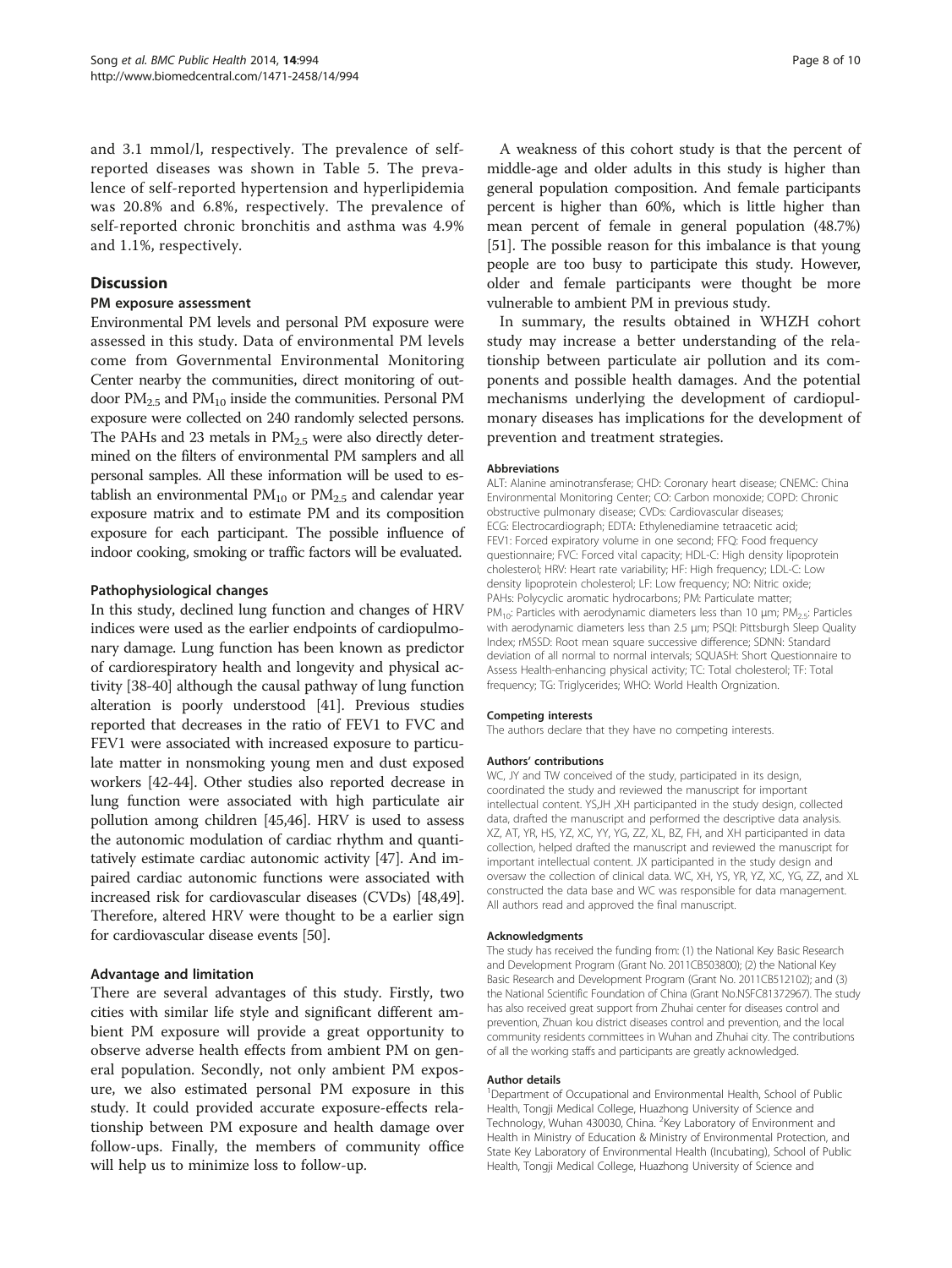<span id="page-8-0"></span>Technology, Wuhan 430030, China. <sup>3</sup>Zhuhai Center for Disease Control & Prevention, Zhuhai, China. <sup>4</sup>Department of Respiratory and Critical Care Medicine, Tongji Hospital, Tongji Medical College, Huazhong University of Science and Technology, Wuhan, China.

#### Received: 29 July 2014 Accepted: 19 September 2014 Published: 24 September 2014

#### References

- 1. Brunekreef B, Holgate S: Air pollution and health. Lancet 2002, 360(9341):1233–1242.
- SAMET J, Krewski D: Health effects associated with exposure to ambient air pollution. J Toxicol Environ Health A 2007, 70(3-4):227-242.
- 3. Dockery DW, Pope CA, Xu X, Spengler JD: An association between air pollution and mortality in six US cities. N Engl J Med 1993, 329(24):1753–1759.
- 4. Samet JM, Dominici F, Curriero FC, Coursac I, Zeger S: Fine particulate air pollution and mortality in 20 U.S. cities, 1987–1994. N Engl J Med 2000, 343(24):1742–1749.
- 5. Pope CA 3rd, Burnett RT, Thun MJ, Calle EE, Krewski D, Ito K, Thurston GD: Lung cancer, cardiopulmonary mortality, and long-term exposure to fine particulate air pollution. JAMA 2002, 287(9):1132–1141.
- 6. Samoli E, Analitis A, Touloumi G, Schwartz J, Anderson HR, Sunyer J, Bisanti L, Zmirou D, Vonk JM, Pekkanen J, Goodman P, Paldy A, Schindler C, Katsouyanni K: Estimating the exposure–response relationships between particulate matter and mortality within the APHEA multicity project. Environ Health Perspect 2004, 113(1):88–95.
- Dominici F, McDermott A, Daniels M, Zeger SL, Samet JM: Revised analyses of the national morbidity, mortality, and air pollution study: mortality among residents of 90 cities. J Toxicol Environ Health A 2005, 68(13–14):1071–1092.
- Pelucchi C, Negri E, Gallus S, Boffetta P, Tramacere I, La Vecchia C: Long-term particulate matter exposure and mortality: a review of European epidemiological studies. BMC Public Health 2009, 9:453.
- Kan HD, Chen BH, Chen CH, Wang BY, Fu QY: Establishment of exposureresponse functions of air particulate matter and adverse health outcomes in China and worldwide. Biomed Environ Sci 2005, 18(3):159–163.
- 10. Gao H, Chen J, Wang B, Tan S-C, Lee CM, Yao X, Yan H, Shi J: A study of air pollution of city clusters. Atmos Environ 2011, 45(18):3069–3077.
- 11. Kan H, Chen B, Hong C: Health impact of outdoor air pollution in China: current knowledge and future research needs. Environ Health Perspect 2009, 117(5):A187.
- 12. Zhang JF, Mauzerall DL, Zhu T, Liang S, Ezzati M, Remais JV: Environmental health in China: progress towards clean air and safe water. Lancet 2010, 375(9720):1110–1119.
- 13. Chen B, Hong C, Kan H: Exposures and health outcomes from outdoor air pollutants in China. Toxicology 2004, 198(1–3):291–300.
- 14. Shang Y, Sun Z, Cao J, Wang X, Zhong L, Bi X, Li H, Liu W, Zhu T, Huang W: Systematic review of Chinese studies of short-term exposure to air pollution and daily mortality. Environ Int 2013, 54:100–111.
- 15. Zhang H, Cai B: The impact of tobacco on lung health in China. Respirology 2003, 8(1):17–21.
- 16. Brownson RC, Alavanja MC, Caporaso N, Simoes EJ, Chang JC: Epidemiology and prevention of lung cancer in nonsmokers. Epidemiol Rev 1998, 20(2):218–236.
- 17. Siedlinski M, Cho MH, Bakke P, Gulsvik A, Lomas DA, Anderson W, Kong X, Rennard SI, Beaty TH, Hokanson JE, Crapo JD, Silverman EK: Genome-wide association study of smoking behaviours in patients with COPD. Thorax 2011, 66(10):894–902.
- 18. Torgerson DG, Ampleford EJ, Chiu GY, Gauderman WJ, Gignoux CR, Graves PE, Himes BE, Levin AM, Mathias RA, Hancock DB, Baurley JW, Eng C, Stern DA, Celedon JC, Rafaels N, Capurso D, Conti DV, Roth LA, Soto-Quiros M, Togias A, Li X, Myers RA, Romieu I, Van Den Berg DJ, Hu D, Hansel NN, Hernandez RD, Israel E, Salam MT, Galanter J, et al: Meta-analysis of genome-wide association studies of asthma in ethnically diverse North American populations. Nat Genet 2011, 43(9):887–892.
- 19. Hirota T, Takahashi A, Kubo M, Tsunoda T, Tomita K, Doi S, Fujita K, Miyatake A, Enomoto T, Miyagawa T, Adachi M, Tanaka H, Niimi A, Matsumoto H, Ito I, Masuko H, Sakamoto T, Hizawa N, Taniguchi M, Lima JJ, Irvin CG, Peters SP, Himes BE, Litonjua AA, Tantisira KG, Weiss ST, Kamatani N, Nakamura Y, Tamari M: Genome-wide association study identifies three new susceptibility loci for adult asthma in the Japanese population. Nat Genet 2011, 43(9):893–896.
- 20. Wan YI, Shrine NR, Soler Artigas M, Wain LV, Blakey JD, Moffatt MF, Bush A, Chung KF, Cookson WO, Strachan DP, Heaney L, Al-Momani BA, Mansur AH, Manney S, Thomson NC, Chaudhuri R, Brightling CE, Bafadhel M, Singapuri A, Niven R, Simpson A, Holloway JW, Howarth PH, Hui J, Musk AW, James AL, Brown MA, Baltic S, Ferreira MA, Thompson PJ, et al: Genome-wide association study to identify genetic determinants of severe asthma. Thorax 2012, 67(9):762–768.
- 21. Repapi E, Sayers I, Wain LV, Burton PR, Johnson T, Obeidat M, Zhao JH, Ramasamy A, Zhai G, Vitart V, Huffman JE, Igl W, Albrecht E, Deloukas P, Henderson J, Granell R, McArdle WL, Rudnicka AR, Barroso I, Loos RJ, Wareham NJ, Mustelin L, Rantanen T, Surakka I, Imboden M, Wichmann HE, Grkovic I, Jankovic S, Zgaga L, Hartikainen AL, et al: Genome-wide association study identifies five loci associated with lung function. Nat Genet 2010, 42(1):36–44.
- 22. Soler Artigas M, Loth DW, Wain LV, Gharib SA, Obeidat M, Tang W, Zhai G, Zhao JH, Smith AV, Huffman JE, Albrecht E, Jackson CM, Evans DM, Cadby G, Fornage M, Manichaikul A, Lopez LM, Johnson T, Aldrich MC, Aspelund T, Barroso I, Campbell H, Cassano PA, Couper DJ, Eiriksdottir G, Franceschini N, Garcia M, Gieger C, Gislason GK, Grkovic I: Genome-wide association and large-scale follow up identifies 16 new loci influencing lung function. Nat Genet 2011, 43(11):1082-1090.
- 23. Zeller T, Blankenberg S, Diemert P: Genomewide association studies in cardiovascular disease–an update 2011. Clin Chem 2012, 58(1):92–103.
- 24. Pillai SG, Ge D, Zhu G, Kong X, Shianna KV, Need AC, Feng S, Hersh CP, Bakke P, Gulsvik A, Ruppert A, Lodrup Carlsen KC, Roses A, Anderson W, Rennard SI, Lomas DA, Silverman EK, Goldstein DB: A genome-wide association study in chronic obstructive pulmonary disease (COPD): identification of two major susceptibility loci. PLoS Genet 2009, 5(3):e1000421.
- 25. Taylor DR, Pijnenburg MW, Smith AD, De Jongste JC: Exhaled nitric oxide measurements: clinical application and interpretation. Thorax 2006, 61(9):817–827.
- 26. Horvath I, Loukides S, Wodehouse T, Kharitonov SA, Cole PJ, Barnes PJ: Increased levels of exhaled carbon monoxide in bronchiectasis: a new marker of oxidative stress. Thorax 1998, 53(10):867-870.
- 27. Horvath I, Donnelly LE, Kiss A, Paredi P, Kharitonov SA, Barnes PJ: Raised levels of exhaled carbon monoxide are associated with an increased expression of heme oxygenase-1 in airway macrophages in asthma: a new marker of oxidative stress. Thorax 1998, 53(8):668–672.
- Krzyzanowski M, Cohen A: Update of WHO air quality guidelines. Air Qual Atmosphere Health 2008, 1(1):7–13.
- 29. Shu XO, Gao YT, Yuan JM, Ziegler RG, Brinton LA: Dietary factors and epithelial ovarian cancer. Br J Cancer 1989, 59(1):92–96.
- 30. Shu XO, Yang G, Jin F, Liu D, Kushi L, Wen W, Gao YT, Zheng W: Validity and reproducibility of the food frequency questionnaire used in the Shanghai Women's Health Study. Eur J Clin Nutr 2004, 58(1):17-23.
- 31. Wendel-Vos G: Reproducibility and relative validity of the short questionnaire to assess health-enhancing physical activity. J Clin Epidemiol 2003, 56(12):1163–1169.
- 32. Buysse DJ, Reynolds CF 3rd, Monk TH, Berman SR, Kupfer DJ: The Pittsburgh Sleep Quality Index: a new instrument for psychiatric practice and research. Psychiatry Res 1989, 28(2):193–213.
- 33. Middleton ET, Morice AH: Breath carbon monoxide as an indication of smoking habit. Chest 2000, 117(3):758–763.
- 34. Society AT, Society ER: ATS/ERS recommendations for standardized procedures for the online and offline measurement of exhaled lower respiratory nitric oxide and nasal nitric oxide, 2005. Am J Respir Crit Care Med 2005, 171(8):912–930.
- 35. American Thoracic Society: Standardization of Spirometry, 1994 Update. Am J Respir Crit Care Med 1995, 152(3):1107–1136.
- 36. Li X, Feng Y, Deng H, Zhang W, Kuang D, Deng Q, Dai X, Lin D, Huang S, Xin L, He Y, Huang K, He M, Guo H, Zhang X, Wu T: The dose-response decrease in heart rate variability: any association with the metabolites of polycyclic aromatic hydrocarbons in coke oven workers? PLoS One 2012, 7(9):e44562.
- 37. Feng Y, Sun H, Song Y, Bao J, Huang X, Ye J, Yuan J, Chen W, Christiani DC, Wu T, Zhang X: A community study of the effect of polycyclic aromatic hydrocarbon metabolites on heart rate variability based on the Framingham risk score. Occup Environ Med 2014, 71(5):338–345.
- 38. Hole DJ, Watt GCM, Davey-Smith G, Hart CL, Gills CR, Hawthorne VM: Impaired lung function and mortality risk in men and women: findings from the Renfrew and Paisley prospective population study. BMJ 1996, 313(21):711–715.